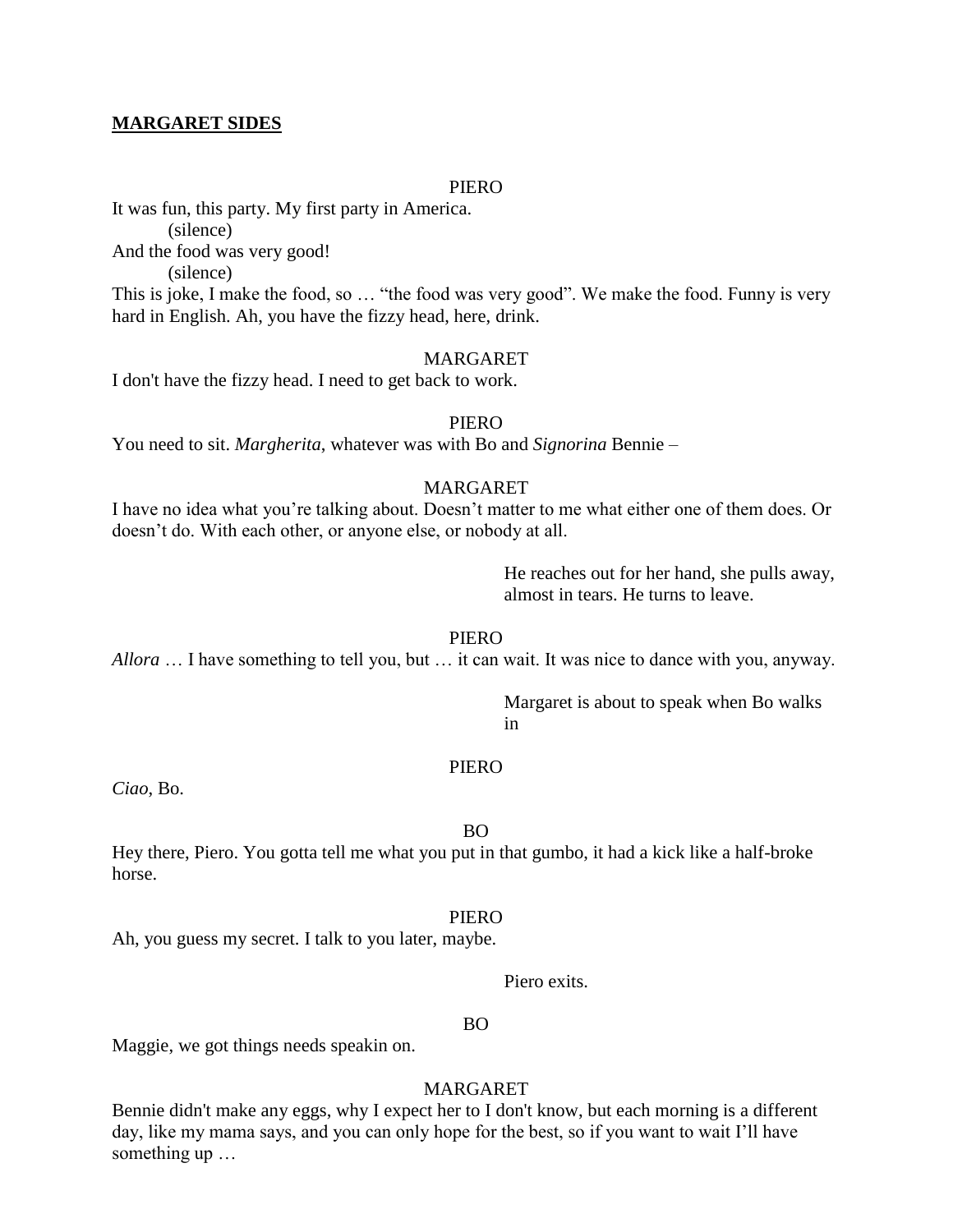I never got a chance last night …

# MARGARET

I still have to get Mr. J's breakfast together, can you imagine, they want breakfast in bed, even after everything happening with their son, I don't think they've slept late in got to be 20 years—

Maggie!

# MARGARET

BO

Did you lay with her?

Pardon me?

# BO

# MARGARET

Did you … pollinate her? Did you have sex with Bennie?

#### BO

Not that it's none of your business, seein as how I'm a dead-end ranch hand and all and you don't care nothin bout me, but no. I did not.

#### MARGARET

At least do me the courtesy of telling the truth. You were hanging all over her last night.

# BO

She was hangin all over me. Bennie gets all over everybody, that's how she does. Half the stuff she talk about ain't true, she likes tellin stories. Bennie likes people likin her.

## MARGARET

Like you like her.

#### BO

I like her fine. But she's a baby. I ain't lookin for no baby.

#### MARGARET

Well, I ain't looking at all.

(exiting)

#### BO

Good, I heard you twice the first time. Why does everybody end up leavin this room angry?

## Bo exits

Margaret raises her arm to throw her glass, freezes, puts it back down.

#### BO